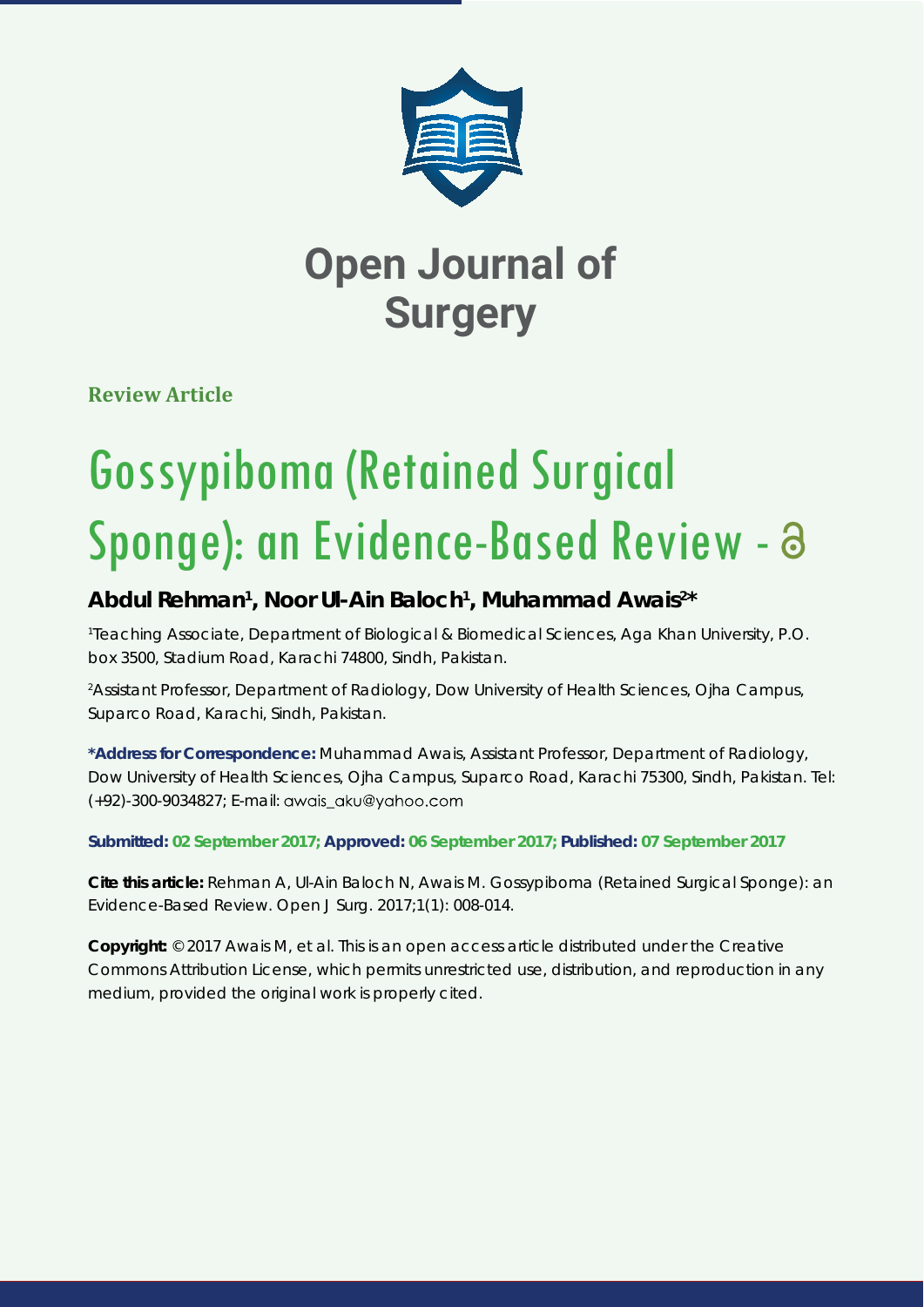#### **ABSTRACT**

Gossypiboma is an infrequent but devastating consequence of a human error. Most often, patients present with vague clinical features and the diagnosis is made several years after the initial surgical procedure. Diagnosis of a gossypiboma has important clinical and medico legal implications and therefore, patients must be provided accurate information in an appropriate manner to help them make informed decisions. Prevention of such untoward incidents can be achieved by improving communication amongst members of the operating team and strictly adhering to sponge-counting protocols. Awareness among all general physicians, surgeons and radiologists regarding this important clinical entity is vital to vouchsafe patient safety and prevent unnecessary morbidity.

**Keywords:** Gossypiboma; Retained Surgical Sponges; Medical Errors.

#### **INTRODUCTION**

Gossypiboma refers to a foreign body—a retained surgical sponge—and it is a direct consequence of human error [1]. This term has its roots in gossipium ("cotton" in Latin) and boma ("place of concealment" in Kiswahili) [2]. The first published report of a gossypiboma dates back to 1884 [3]. Since then, many standardized protocols of sponge counting [4] and use of radio plaque sponges [5] have been implemented; however, such mishaps continue to happen even today [6]. Despite the morbidity associated with gossypiboma, this disorder remains an obscure entity within the medical community and most physicians seldom consider it in their differential diagnoses [7, 8]. Here, we provide an evidence-based review of this infrequent yet clinically significant—entity.

#### **Epidemiology**

The exact incidence of this disorder is difficult to determine as it is seldom reported due to its associated medico legal implications [9]. However, estimates based on various retrospective studies suggest that a foreign body is retained in 1 of every 1000 to 1500 abdominal surgeries [10]. For the purpose of this article, a search of Pub Med, Ovid and EMBASE databases was performed using the keywords "gossypiboma" OR "retained surgical sponges" and all publications retrieved were reviewed. Furthermore, all articles referenced in these articles were also manually reviewed. Using this method, we could find 340 cases reported in 254 peer-reviewed publications, which pertained to nearly all surgical specialties including general surgery, cardiothoracic surgery, obstetrics and gynecology, orthopaedics, urology and neurosurgery (Figure 1).

#### **Pathogenesis**

Once retained in the body, surgical gauze act as foreign bodies and induce a strong inflammatory response. An infiltrate comprising of polymorph nuclear leukocytes is seen initially followed by a mononuclear infiltrate, which eventually results in the formation of a foreign-body type granuloma [11]. Chronic inflammation leads to proliferation of fibroblasts, production of granulation tissue and deposition of collagen fibres. Over time, a conglomerate mass is formed and dystrophic calcification can occur within it [12]. In certain cases, invasion by a mixture of anaerobic and aerobic bacteria can lead to the formation of a frank abscess [13]. Occasionally, inflammation within the lesion may 'spill over' to an adjacent organ and this can result in the formation of a fistula. Rarely, this may even lead to spontaneous expulsion of a retained sponge [14-18].

#### **Clinical features**

Patients with gossypiboma often have vague clinical presentations (Table 1) and the diagnosis usually comes as a surprise [79]. Exact clinical symptomatology depends on the site of the retained surgical

sponge. Abdomen, pelvis and thorax have been reported to be the most frequent sites [80]. Patients often present with pain, discomfort, palpable mass or unexplained fever [81]. Irritation of bowel loops, bladder or rectum can lead to vomiting, diarrhoea, hematuria, dysuria, tenesmus and other systemic complaints [82]. Sponges retained within the thoracic cavity can lead to pain and cough [83], while those retained within the cranial cavity can lead to headache, loss of vision or focal neurologic deficits [84]. However, there have been reports of asymptomatic gossypiboma as well [19,21]. As a consequence, the average time interval between the surgical procedure and diagnosis of gossypiboma is approximately 7 years [85].

#### **Risk factors**

Retention of surgical sponges and other foreign objects are widely considered as avoidable mistakes [86]. Consequently, such cases often receive extensive media coverage and result in adverse consequences for the health professionals involved [87,88]. The infrequent occurrence of such errors coupled with their under-reporting precludes the identification of predisposing factors [10]. Nevertheless, a systematic review of 254 cases concluded that 'emergency surgery' and 'poor communication' are the strongest predictors of a retained surgical sponge [85]. Moreover, in nearly all cases, the sponge count is erroneously believed to be correct at the end of the procedure [89].

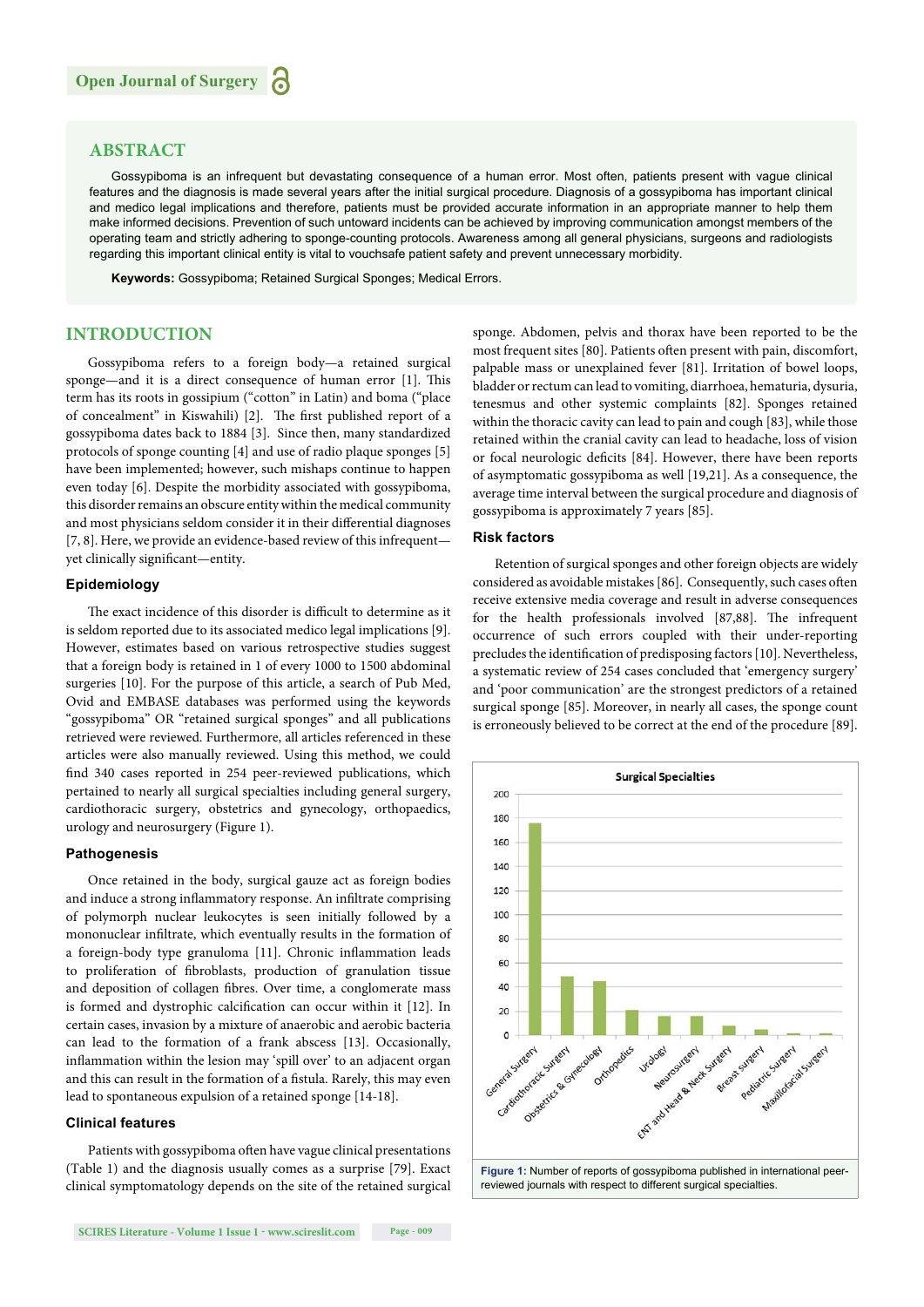A single-centre retrospective study of 14 cases also identified 'obesity' as a risk factor for retained surgical gauze [90].

#### **Complications**

Gossypiboma retained within the abdomen can have numerous adverse sequela. Acute peritonitis can develop as a result of acute inflammation around the retained foreign body [91,92]. Chronic inflammation can lead to the formation of adhesions, which can precipitate intestinal obstruction [29,30]. Inflammation of surrounding viscera can result in the formation of fistulae and migration of the sponge into the lumen  $[14, 15, 54, 94]$ . This in turn can lead to intestinal obstruction [95,96] or, in some cases, spontaneous expulsion of the retained sponge [14-18]. Visceral perforation can also occur with resultant secondary peritonitis [36,97]. In rare cases, the retained gauze may transmigrate into the stomach to result

| Table 1: Various clinical presentations of gossypiboma |          |                                       |                                                                                                                                                                                                                                                                                                                                                                                                                                                                                                                                                                                                               |
|--------------------------------------------------------|----------|---------------------------------------|---------------------------------------------------------------------------------------------------------------------------------------------------------------------------------------------------------------------------------------------------------------------------------------------------------------------------------------------------------------------------------------------------------------------------------------------------------------------------------------------------------------------------------------------------------------------------------------------------------------|
| <b>Clinical Presentation</b>                           | Ref. No. | <b>Clinical Presentation</b>          | Ref.<br>No.                                                                                                                                                                                                                                                                                                                                                                                                                                                                                                                                                                                                   |
| Asymptomatic                                           | $[18]$   | Fever of unknown origin               | [19]                                                                                                                                                                                                                                                                                                                                                                                                                                                                                                                                                                                                          |
| 'Incidentaloma'                                        | $[20]$   | Anemia of chronic disease             | $[21]$                                                                                                                                                                                                                                                                                                                                                                                                                                                                                                                                                                                                        |
| Gastrointestinal                                       |          |                                       |                                                                                                                                                                                                                                                                                                                                                                                                                                                                                                                                                                                                               |
| Biloma*                                                | $[22]$   | Gastric lesion                        | $[23]$                                                                                                                                                                                                                                                                                                                                                                                                                                                                                                                                                                                                        |
| Gall-bladder lesion                                    | $[24]$   | Appendiceal tumor*                    | $[25]$                                                                                                                                                                                                                                                                                                                                                                                                                                                                                                                                                                                                        |
| Hepatic lesion                                         | $[26]$   | Intestinal tumor*                     | [11]                                                                                                                                                                                                                                                                                                                                                                                                                                                                                                                                                                                                          |
| Pancreatic lesion                                      | $[27]$   | Intestinal obstruction                | $[28]$                                                                                                                                                                                                                                                                                                                                                                                                                                                                                                                                                                                                        |
| Splenic lesion                                         | $[29]$   | Intestinal polyp*                     | $[30]$                                                                                                                                                                                                                                                                                                                                                                                                                                                                                                                                                                                                        |
| Intra-abdominal abscess                                | $[31]$   | Mesenteric cyst*                      | $[32]$                                                                                                                                                                                                                                                                                                                                                                                                                                                                                                                                                                                                        |
| Blumer's shelft                                        | $[33]$   | Upper GI hemorrhage                   | $[34]$                                                                                                                                                                                                                                                                                                                                                                                                                                                                                                                                                                                                        |
| Defecated spontaneously                                | $[15]$   | Intestinal perforation                | $[35]$                                                                                                                                                                                                                                                                                                                                                                                                                                                                                                                                                                                                        |
| Respiratory                                            |          |                                       |                                                                                                                                                                                                                                                                                                                                                                                                                                                                                                                                                                                                               |
| Tracheal foreign body                                  | $[36]$   | Bronchiectasis*                       | $[37]$                                                                                                                                                                                                                                                                                                                                                                                                                                                                                                                                                                                                        |
| Pulmonary nodule                                       | $[38]$   | Tuberculosis*                         | $[39]$                                                                                                                                                                                                                                                                                                                                                                                                                                                                                                                                                                                                        |
| Pleural lesion                                         | $[40]$   | Recurrence of lung cancer*            | $[41]$                                                                                                                                                                                                                                                                                                                                                                                                                                                                                                                                                                                                        |
| Diaphragmatic abscess                                  | $[42]$   | <b>Mediastinal mass</b>               | [43]                                                                                                                                                                                                                                                                                                                                                                                                                                                                                                                                                                                                          |
| Cardiovascular                                         |          |                                       |                                                                                                                                                                                                                                                                                                                                                                                                                                                                                                                                                                                                               |
| Cardiac mass                                           | $[44]$   | Pericardial lesion                    | $[45] % \includegraphics[width=1\textwidth]{images/TrDiM-Architecture.png} % \caption{\label{TrDiM-Architecture} The image shows the number of three different times, as a function of the two different times, as a function of the two different times, as a function of the two different times, as a function of the two different times, as a function of the two different times, as a function of the two different times, as a function of the two different times, as a function of the two different times, as a function of the two different times, as a function of the two different times.} %$ |
| Recurrent syncope                                      | $[46]$   |                                       |                                                                                                                                                                                                                                                                                                                                                                                                                                                                                                                                                                                                               |
| Genitourinary                                          |          |                                       |                                                                                                                                                                                                                                                                                                                                                                                                                                                                                                                                                                                                               |
| Perinephric abscess                                    | $[47]$   | Renal neoplasm*                       | [48]                                                                                                                                                                                                                                                                                                                                                                                                                                                                                                                                                                                                          |
| <b>Bladder outflow obstruction</b>                     | [49]     | Bladder neoplasm*                     | [50]                                                                                                                                                                                                                                                                                                                                                                                                                                                                                                                                                                                                          |
| Acute urinary retention                                | $[51]$   | Bladder stone*                        | $[52]$                                                                                                                                                                                                                                                                                                                                                                                                                                                                                                                                                                                                        |
| Ureteroappendiceal fistula                             | $[53]$   | Per vaginal bleeding                  | $[54]$                                                                                                                                                                                                                                                                                                                                                                                                                                                                                                                                                                                                        |
| <b>Testicular lesion</b>                               | $[55]$   | Spontaneous per-urethral<br>extrusion | [56]                                                                                                                                                                                                                                                                                                                                                                                                                                                                                                                                                                                                          |
| Ovarian lesion                                         | $[57]$   |                                       |                                                                                                                                                                                                                                                                                                                                                                                                                                                                                                                                                                                                               |
| Neurological                                           |          |                                       |                                                                                                                                                                                                                                                                                                                                                                                                                                                                                                                                                                                                               |
| Spinal mass                                            | $[58]$   | Paraspinal abscess                    | [59]                                                                                                                                                                                                                                                                                                                                                                                                                                                                                                                                                                                                          |
| Paraspinal tumor*                                      | [60]     | Lumbar abscess                        | [61]                                                                                                                                                                                                                                                                                                                                                                                                                                                                                                                                                                                                          |
| Psoas abscess                                          | $[62]$   | Chronic lumbago                       | [63]                                                                                                                                                                                                                                                                                                                                                                                                                                                                                                                                                                                                          |
| Intracranial tumor*                                    | [64]     |                                       |                                                                                                                                                                                                                                                                                                                                                                                                                                                                                                                                                                                                               |
| Musculoskeletal                                        |          |                                       |                                                                                                                                                                                                                                                                                                                                                                                                                                                                                                                                                                                                               |
| Lesion of hip                                          | [65]     | Lesion of knee                        | [66]                                                                                                                                                                                                                                                                                                                                                                                                                                                                                                                                                                                                          |
| Tumor of femur*                                        | [67]     | Non-healing sinus on leg              | $[68]$                                                                                                                                                                                                                                                                                                                                                                                                                                                                                                                                                                                                        |
| Recurrent thigh lesion                                 | [69]     | Shoulder abscess                      | [70]                                                                                                                                                                                                                                                                                                                                                                                                                                                                                                                                                                                                          |
| Soft tissue sarcoma*                                   | $[71]$   | Pathologic fracture of femur          | [72]                                                                                                                                                                                                                                                                                                                                                                                                                                                                                                                                                                                                          |
| Lesion of mandible                                     | $[73]$   |                                       |                                                                                                                                                                                                                                                                                                                                                                                                                                                                                                                                                                                                               |
| Other                                                  |          |                                       |                                                                                                                                                                                                                                                                                                                                                                                                                                                                                                                                                                                                               |
| Neck mass                                              | $[74]$   | Salivary fistula                      | $[75]$                                                                                                                                                                                                                                                                                                                                                                                                                                                                                                                                                                                                        |
| Abdominal wall lesion                                  | $[76]$   | Nasoethmoidal lesion                  | [77]                                                                                                                                                                                                                                                                                                                                                                                                                                                                                                                                                                                                          |

\* Gossypiboma misdiagnosed as this disorder.

† A lesion in the pouch of Douglas, which is palpable on digital rectal examination as a 'shelf.'

GI = Gastrointestinal; Ref. No. = Reference number as given in the list of references.



**Figure 2:** Computed tomography of the abdomen and pelvis demonstrating a mottled lesion in the left lower abdomen with a coiled metallic density (arrows). Copyright © 2014Rehman, Baloch, Awais, licensee Bloomsbury Qatar Foundation Journals. Adapted from: Rehman A, BalochNU, Awais M. (2014) Gossypiboma diagnosed fifteen years after a cesarean section: A case report. *QatarMedJ.* **2014**: 12. This is an open access article distributed under the terms of the Creative Commons Attribution license CC BY 4.0, which permits unrestricted use, distribution and reproduction in any medium, provided the original work is properly cited.



**Figure 3:** Intraoperative picture of a lump adherent to bowel loops with a gossypiboma visible inside. Copyright © 2014 K. N. Srivastava and AmitAgarwal. Reproduced from: Srivastava KN, Agarwal A. (2014) Gossypiboma posing as a diagnostic dilemma: a case report and review of the literature. *Case RepSurg.* **2014**: 713428. This is an open access article distributed under the Creative Commons Attribution License, which permits unrestricted use, distribution, and reproduction in any medium, provided the original work is properly cited.

in upper gastrointestinal bleeding [35], or erode the bladder wall to precipitate bladder outflow obstruction [98]. Few incidents of Ureteric obstruction with proximal hydro nephrosis have also been reported in the literature [99].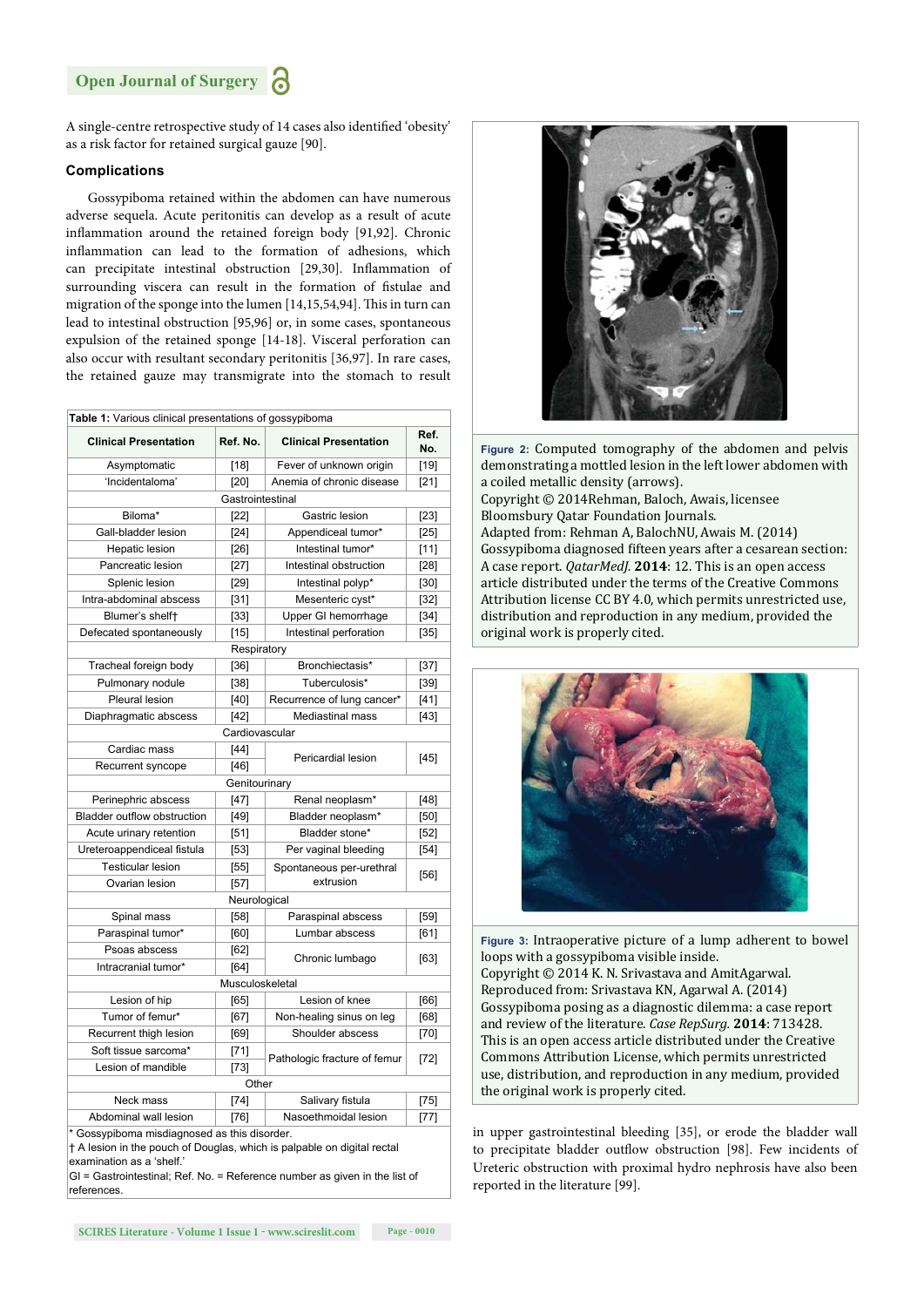

**Figure 4:** Intraoperative picture of a retained sponge removed

after exploratory laparotomy.

Copyright © 2013 TahsinColak et al.

Reproduced from: Colak T, Olmez T, Turkmenoglu O, Dag A. (2013) Small Bowel Perforation due to Gossypiboma Caused Acute Abdomen. *Case Rep Surg.* **2013**: 219354. This is an open access article distributed under the Creative Commons Attribution License, which permits unrestricted use, distribution, and reproduction in any medium, provided the original work is properly cited.

#### **Diagnosis**

Diagnosis of gossypiboma is often difficult to make and requires a high index of suspicion [100]. In patients presenting with a longstanding history of vague symptoms, the possibility of a gossypiboma must be kept in mind [101,102]. During history taking, it is important to establish the chronology of symptoms and whether they relate to a particular surgical procedure [81]. Equally important is to inquire about the patient's past surgical history and specifically regarding the nature of surgeries (i.e. Elective or Emergency). A focused physical examination must be performed to exclude other pathologies. Imaging modalities, especially CT and magnetic resonance imaging, can accurately delineate the lesion and identify its characteristic features [38,103-106]. Most often, gossypiboma appear as spongiform lesions with mottled lucencies and gas bubbles [107,108]. On a CT scan, a characteristic pattern of calcification can be noted along the architectural network of a surgical sponge–the "calcified reticulate rind" sign [109]. Moreover, gossypiboma present within the bowel result in the formation of prominent longitudinal folds, which are visible on a wide range of window settings on a CT scan; this is termed the "stretched faces" sign [110].

#### **Management**

Once a gossypiboma is suspected based on clinical presentation and radiologic findings, the first and foremost step is to inform the patient clearly regarding what has happened and how it can be rectified. Cooperation between the primary physician, radiologist and a surgeon can help streamline patient care and allow the patient take an informed decision. The treatment in all such cases is surgical removal of the retained foreign object [111]. Pathologic evaluation of the resected specimen is warranted to confirm the diagnosis and exclude other pathologies [112].

#### **Prevention**

Gossypiboma is a direct consequence of human error and extensive research has been conducted on the prevention of this iatrogenic disorder. Sponge-counting protocols [4] and use of radiopaque sponges [5] have been implemented across the globe in this regard. However, cases of gossypiboma still occur [6] and this has led to the development of several other strategies. Sponges with radiofrequency identification tags have been devised, which can be detected automatically by a machine, thereby removing the 'human' element in the process [113-115]. Bar-coding of surgical sponges has also been tried, which also shows promise for reducing the incidence of such errors [116]. Some preliminary decision-analytic models have even demonstrated the feasibility and cost-effectiveness of these measures [117]. However, these technologies are still in their incipient stages and their implementation across the globe will only be possible if they are able to stand the test of time. As of now, sponge counting is often mentioned as the "gold standard" for prevention of gossypiboma.

#### **CONCLUSION**

Gossypiboma is an infrequent but devastating consequence of a human error. Prevention of such untoward incidents is far better than cure and can be achieved by strictly adhering to spongecounting protocols and improving communication amongst nurses, technicians and surgeons. At the same time, awareness among all general physicians, surgeons and radiologists regarding this important clinical entity is vital to vouchsafe patient safety and prevent unnecessary morbidity.

#### **REFERENCES**

- 1. Williams RG, Bragg DG, Nelson JA. Gossypiboma--the problem of the retained surgical sponge. Radiology. 1978; 129: 323-6. https://goo.gl/9EoL6C
- 2. Werbin N. [Gossypiboma?]. Harefuah. 2006; 145: 606-629. https://goo.gl/uJh2zd
- 3. Wilson CP. Foreign bodies left in the abdomen after laparotomy. GynecolTr. 1884;**9**: 109–112.
- 4. Lutgendorf MA, Schindler LL, Hill JB, Magann EF, O'Boyle JD. Implementation of a protocol to reduce occurrence of retained sponges after vaginal delivery. Mil Mil Med. 2011; 176: 702-4. https://goo.gl/HK6vr4
- 5. Revesz G, Siddiqi TS, Buchheit WA, Bonitatibus M. Detection of retained surgical sponges. Radiology. 1983; 149: 411-3. https://goo.gl/1wtEZC
- 6. Bani-Hani KE, Gharaibeh KA, Yaghan RJ. Retained surgical sponges (gossypiboma). Asian J Surg. 2005; 28: 109-15. https://goo.gl/Lmnwhz
- 7. Sakorafas GH, Sampanis D, Lappas C, Papantoni E, Christodoulou S, Mastoraki A, et al. Retained surgical sponges: what the practicing clinician should know. Langenbecks Arch Surg. 2010; 395: 1001-7. https://goo.gl/uKjHnq
- 8. Rehman A, Baloch NU, Awais M. Gossypiboma: an unrecognized and underreported problem in Pakistan. J Coll Physicians Surg Pak. 2014; 24: 956. https://goo.gl/uwFmjH
- 9. Biswas RS, Ganguly S, Saha ML, Saha S, Mukherjee S, Ayaz A. Gossypiboma and surgeon- current medicolegal aspect - a review. Indian J Surg. 2012; 74: 318-322. https://goo.gl/Zwhm7N
- 10. Gawande AA, Studdert DM, Orav EJ, Brennan TA, Zinner MJ. Risk factors for retained instruments and sponges after surgery. N Engl J Med. 2003; 348: 229-235. https://goo.gl/v4awCs
- 11. Hyslop JW, Maull KI. Natural history of the retained surgical sponge. South Med J. 1982; 75: 657-660. https://goo.gl/cWFC5a
- 12. Şahin-Akyar G, Yaĝci C, Aytaç S. Pseudotumour due to surgical sponge: gossypiboma. Australas Radiol. 1997; 41: 288-291. https://goo.gl/K5WNSq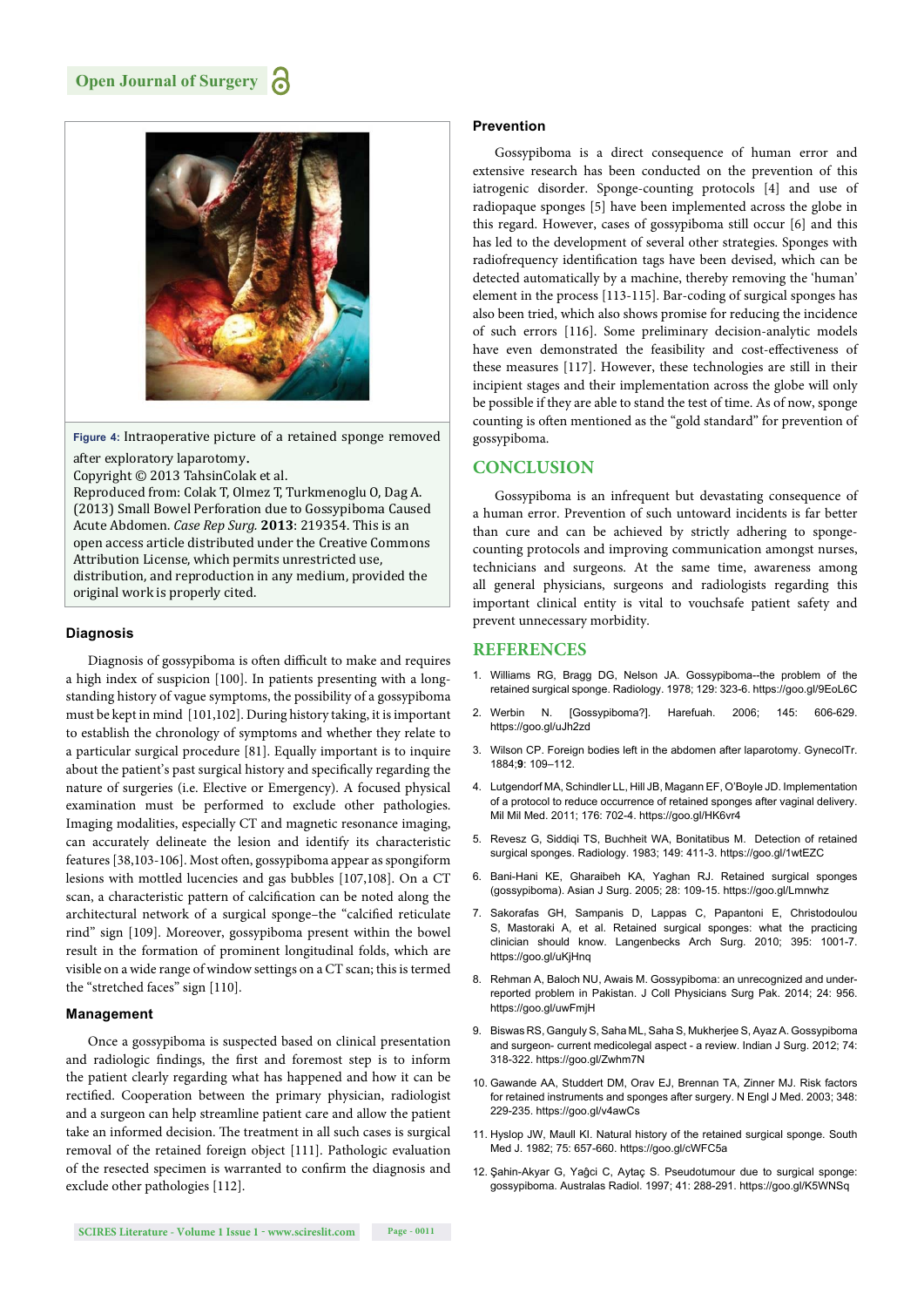- 13. Paramythiotis D, Michalopoulos A, Papadopoulos VN, Panagiotou D, Papaefthymiou L, Digkas E, et al. Gossypiboma presenting as mesosigmoid abscess: an experimental study. Techniques in Coloproctology. 2011; 67-69. https://goo.gl/tyJduZ
- 14. Zantvoord Y, van der Weiden RM, van Hooff MH. Transmural migration of retained surgical sponges: a systematic review. Obstet Gynecol Surv. 2008; 63: 465-471. https://goo.gl/sxbYa6
- 15. Godara R, Marwah S, Karwasra RK, Goel R, Sen J, Singh R. Spontaneous transmural migration of surgical sponges. Asian J Surg. 2006; 29: 44-45. https://goo.gl/NtSBv6
- 16. Choi JW, Lee CH, Kim KA, Park CM, Kim JY. Transmural migration of surgical sponge evacuated by defecation: mimicking an intraperitoneal gossypiboma. Korean J Radiol. 2006; 7: 212-214. https://goo.gl/32s2jw
- 17. La Roque GP. A gauze sponge spontaneously expelled from the urinary bladder. Trans South SurgAssoc. 1919; **31**: 60.
- 18. Özkan OV, Baş G, Akçakaya A, Şahin M. Transmural migration of a retained sponge through the rectum: a Case Report. Balkan Med J. 2011; 28: 94-95. https://goo.gl/oHoUkL
- 19. Cevik I, Dillioglugil O, Ozveri H, Akdas A. Asymptomatic retained surgical gauze towel diagnosed 32 years after nephrectomy. Int Urol Nephrol. 2008; 40: 885-888. https://goo.gl/kbRR1w
- 20. Lourenco SC, Baptista A, Pacheco H, Malhado J. A misplaced surgical towel—a rare cause of fever of unknown origin. Eur J Intern Med. 2008; 19: 377-378. https://goo.gl/oETLYJ
- 21. Vento JA, Karak PK, Henken EM. Gossypiboma as an incidentaloma. Clin Nucl Med. 2006; 31: 176-177. https://goo.gl/zANvzf
- 22. Campos FFD, Franco F, Maximiano LF, Martinês JAS, Felipe-Silva AS, Kunitake TA, et al. An iron deficiency anemia of unknown cause: a case report involving gossypiboma. Clinics (Sao Paulo). 2010; 65: 555-558. https://goo.gl/U9To71
- 23. Sugano S, Suzuki T, Iinuma M, Mizugami H, Kagesawa M, Ozawa K, et al. Gossypiboma: diagnosis with ultrasonography. J Clin Ultrasound. 1993; **21**: 289-292. https://goo.gl/GnR4Hh
- 24. Disu S, Wijesiriwardana A, Mukhtar H, Eben F. An ileal migration of a retained surgical swab (gossypiboma): a rare cause of an epigastric mass. J Obstet Gynaecol. 2007; 27: 212-213. https://goo.gl/H7fUci
- 25. Rajalingam R, Saluja SS, Sharma A, Mishra PK. Post cholecystectomy gossypiboma: a malignant masquerade. Am Surg. 2011; 77: E94-5. https://goo.gl/GjA41b
- 26. Sümer A, Carparlar MA, Uslukaya Ö, Bayrak V, Kotan C, Kemik O, et al. Gossypiboma: retained surgical sponge after a gynecologic procedure. Case Rep Med 2010; 917626. https://goo.gl/g1sbvj
- 27. Cerwenka H1, Bacher H, Kornprat P, Mischinger HJ. Gossypiboma of the liver: CT, MRI and intraoperative ultrasonography findings. Dig Surg. 2005; 22: 311-312. https://goo.gl/N5h5Ze
- 28. Yakan S, Oztürk S, Harman M, Tekesin O, Coker A. Gossypiboma mimicking a distal pancreatic mass: Report of a case. Cent Eur J Med. 2010; **5**: 136-139. https://goo.gl/mL9vC2
- 29. Sharma D, Pratap A, Tandon A, Shukla RC, Shukla VK. Unconsidered cause of bowel obstruction–gossypiboma. Can J Surg. 2008; 5: E34–E35. https://goo.gl/4cLwzo
- 30. Akbulut S, Arikanoglu Z, Yagmur Y, Basbug M. Gossypibomas Mimicking a Splenic Hydatid Cyst and Ileal Tumor. J Gastrointest Surg. 2011; 15: 2101-7. https://goo.gl/PY3yCV
- 31. Agarwal AK, Bhattacharya N, Mukherjee R, Bora AA. Intra luminal gossypiboma. Pak J Med Sci. 2008; 24: 461-463. https://goo.gl/rDLckK
- 32. Prasad S, Krishnan A, Limdi J, Patankar T. Imaging features of gossypiboma: report of two cases. J Postgrad Med. 1999; 45: 18-19. https://goo.gl/beqnVS
- 33. Moyle H, Hines OJ, McFadden DW. Gossypiboma of the abdomen. Arch Surg. 1996; 131: 566-568. https://goo.gl/32FhFB
- 34. Possover M. Images in clinical medicine. Gossypiboma in the pouch of Douglas. N Engl J Med. 2008; 359: e9. https://goo.gl/moTe5a
- 35. Erdil A, Kilciler G, Ates Y, Tuzun A, Gulsen M, Karaeren N, et al. Transgastric

migration of retained intraabdominal surgical sponge: gossypiboma in the bulbus. Intern Med. 2008; 47: 613-615. https://goo.gl/mWMB3y

- 36. Malhotra MK. Migratory surgical gossypiboma—cause of iatrogenic perforation: case report with review of literature. Niger J Surg. 2012; 18: 27- 29. https://goo.gl/Wq5wVQ
- 37. Falleti J, Somma A, Baldassarre F, Accurso A, D'Ettorre A, Insabato L. Unexpected autoptic finding in a sudden death: gossypiboma. Forensic Sci Int. 2010; 199: e23-26. https://goo.gl/m5LqDA
- 38. Suwatanapongched T, Boonkasem S, Sathianpitayakul E, Leelachaikul P. Intrathoracic gossypiboma: radiographic and CT findings. Br J Radiol. 2005; 78: 851-853. https://goo.gl/UFWqz2
- 39. Park HJ, Im SA, Chun HJ, Park SH, O JH, Lee KY. Changes in CT appearance of intrathoracic gossypiboma over 10 years. Br J Radiol. 2008; 81: e61-63. https://goo.gl/6uqHcc
- 40. Rijken M, van Overbeeke AJ, Staaks G. Gossypiboma in a man with persistent cough. Thorax. 2005; 60: 708. https://goo.gl/gKEpg5
- 41. Okur HK, Okur E, Baran R. Three cases of intrathoracic gossypiboma with varying morbidities depending on the time of detection. Thorac Cardiovasc Surg. 2009; 57: 432-434. https://goo.gl/veFPGJ
- 42. de Llanos CG, Navarro PC, Gilart JF, Suárez PR, Serhald MH, Saavedra TR. Intrathoracic gossypiboma interpreted as bronchogenic carcinoma. Another false positive with positron emission tomography. Arch Arch Bronconeumol. 2007; 43: 292-294. https://goo.gl/YcJXHc
- 43. Solaini L, Prusciano F, Bagioni P. Intrathoracic gossypiboma: a movable body within a pseudocystic mass. Eur J Cardiothorac Surg. 2003; 24: 300. https://goo.gl/iwD4MA
- 44. Jian QY, Milestone BN, Parsons RB, Doss M, Haas N. Findings of intramediastinal gossypiboma with F-18 FDG PET in a melanoma patient. Clin Nucl Med. 2008; 33: 344-345. https://goo.gl/WE6APw
- 45. Szarf G, de Andrade TCM, Nakano E, Szjenfeld D, Costa AS, Rymkiewicz E et al. Forty-year-old intrathoracic gossypiboma after cardiac valve surgery. Circulation. 2009; 119: 3142–3143. https://goo.gl/JBoEwd
- 46. Lerner CA, Dang HP. MR imaging of a pericardial gossypiboma. AJR Am J Roentgenol. 1997; 169: 314. https://goo.gl/1e12V4
- 47. Galle K, Desmet W, Herijgers P. Transient loss of consciousness caused by textiloma or gossypiboma. Eur Heart J. 2010; 31: 1716-1717. https://goo.gl/aut7AQ
- 48. Bhat HS, Mahesh G, Ramgopal KS. 'Gossypiboma': an unusual cause of perinephric abscess. J R CollSurgEdinb. 1997; 42: 277-278. https://goo.gl/M8t1dA
- 49. Hennessey D, Thomas A, Lynch T, Casey R. Retained Upper Genitourinary Gossypiboma Can Mimic Renal Neoplasms. A Review Of The Literature. Internet J Urol 2012; 9: 2. https://goo.gl/2QUnC8
- 50. Rafique M. Vesical gossypiboma. J Coll Physicians Surg Pak. 2003; 13: 293-295. https://goo.gl/ntJzDt
- 51. Ijaz M. Urinary Bladder Gossypiboma (Retained post operative foreign body in urinary bladder). Rawal Med J. 2005; 30: 96-97. https://goo.gl/JnAo8S
- 52. Sun HS, Chen SL, Kuo CC, Wang SC, Kao YL. Gossypiboma retained surgical sponge. J Chin Med Assoc. 2007; 70: 511-513. https://goo.gl/xeyyWY
- 53. Mungadi IA, Attahiru NA, Saidu SA. Vesical Gossypiboma Mimicking Calculus: A Report of two Cases. African J Urol. 2007; 13: 136–138. https://goo.gl/A4RHRw
- 54. Yaycioglu O, Ulusan S, Ezer A, Guvel S. Ureteroappendiceal fistula due to gossypiboma. Urol Int. 2007; 79: 187-188. https://goo.gl/8Dnsfg
- 55. Wan YL, Ko SF, Ng KK, Cheung YC, Lui KW, Wong HF. Role of CT-guided core needle biopsy in the diagnosis of a gossypiboma: case report. Abdom imaging. 2004; 29: 713–715. https://goo.gl/yZ9mqL
- 56. Moslemi MK, Abedinzadeh M. Retained intraabdominal gossypiboma, five years after bilateral orchiopexy. Case Rep Med. 2010; 420357. https://goo.gl/UscrKD
- 57. Lin TY, Chuang CK, Wong YC, Liao HC. Gossypiboma: migration of retained surgical gauze and spontaneous transurethral protrusion. BJU Int.1999; 84: 879-880. https://goo.gl/6WWj2G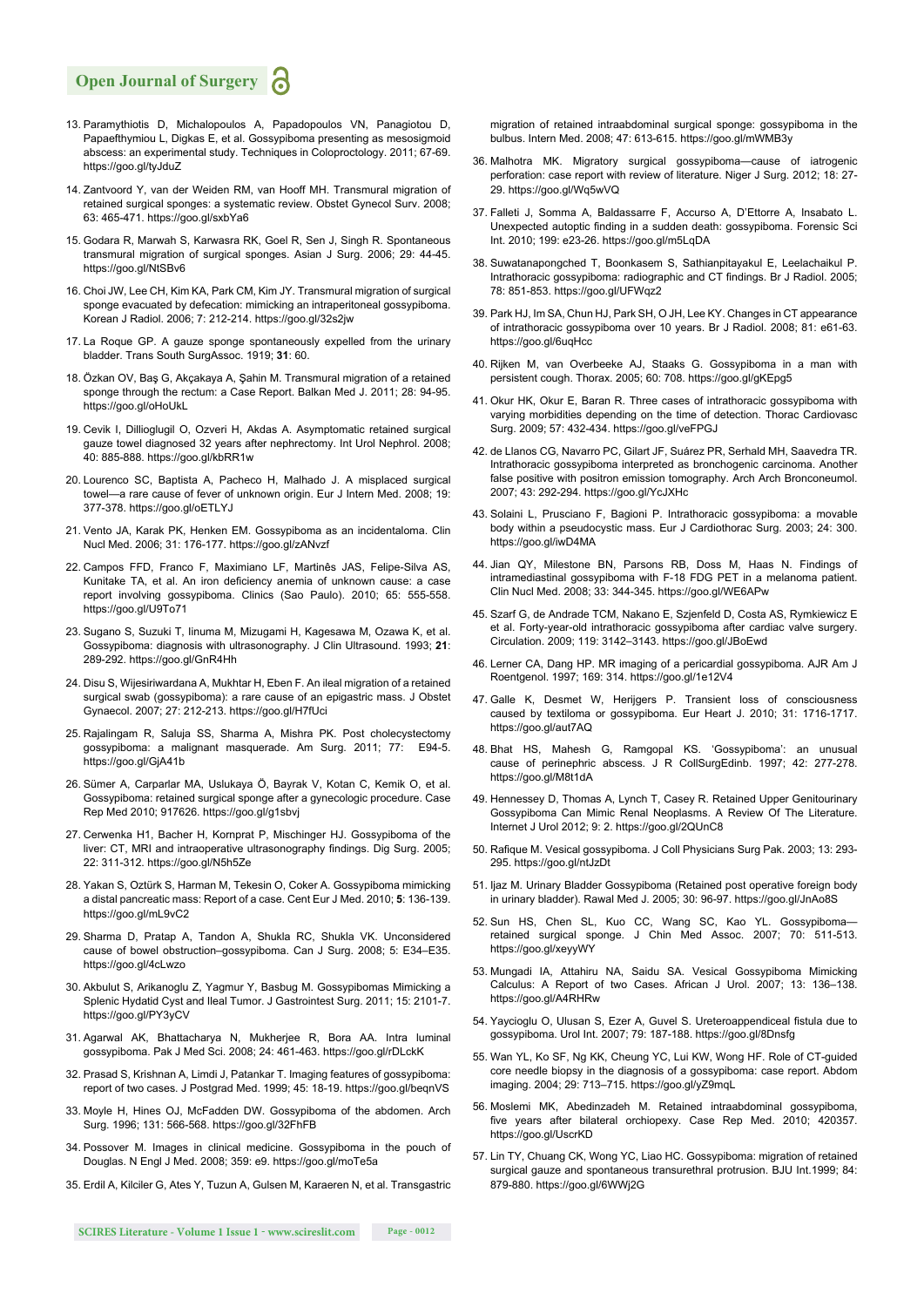- 58. Kim CK, Park BK, Ha H. Gossypiboma in abdomen and pelvis: MRI findings in four patients. American Journal of Roentgenology. 2007; 189: 814-817. https://goo.gl/UNtUnP
- 59. Okten AI, Adam M, Gezercan Y. Textiloma: a case of foreign body mimicking a spinal mass. Eur Spine J. 2006; 15: 626–629. https://goo.gl/yAaGGy
- 60. Is M, Karatas A, Akgul M, Yildirim U, Gezen F. A retained surgical sponge (gossypiboma) mimicking a paraspinal abscess. Br J Neurosurg. 2007; 21: 307-308. https://goo.gl/uM28Xr
- 61. Erdem G, Ateş O, Koçak A, Alkan A. Lumbar gossypiboma. Diagn Interv Radiol. 2010; 16: 10-12. https://goo.gl/5kozYD
- 62. Karabekir HS, Yildizhan A, Atar EK. Neurosurgical gossypiboma radiologically mimicking a lumbar abscess. Neurosciences (Riyadh). 2007; 12: 163-165. https://goo.gl/jqTiRR
- 63. Kim HS, Chung TS, Suh SH, Kim SY. MR imaging findings of paravertebral gossypiboma. AJNR Am J Neuroradiol. 2007; 28: 709-713. https://goo.gl/XCph1H
- 64. Rajković Z, Altarac S, Papeš D. An unusual cause of chronic lumbar back pain: retained surgical gauze discovered after 40 years. Pain Med. 2010; 11: 1777-1779. https://goo.gl/knbu68
- 65. Ribalta T, McCutcheon IE, Neto AG, Gupta D, Kumar AJ, Biddle DA, et al. Textiloma (gossypiboma) mimicking recurrent intracranial tumor. Arch Pathol Lab Med. 2004; 128: 749-758. https://goo.gl/Ju8oyf
- 66. Iwase T, Ozawa T, Koyama A, Satake K, Tauchi R, Ohno Y. Gossypiboma (foreign body granuloma) mimicking a soft tissue tumor with hip hemiarthroplasty. J Orthop Sci. 2007; 12: 497-501. https://goo.gl/miZsT3
- 67. Salzano A, De Rosa A, Borruso G, Giordano G, Gatta G. [A case of gossypiboma of the knee. Its computed tomographic diagnosis]. Radiol Med. 2000; 99: 188-189. https://goo.gl/5hCwTT
- 68. Sakayama K, Fujibuchi T, Sugawara Y, Kidani T, Miyawaki J, Yamamoto H. A 40-year-old gossypiboma (foreign body granuloma) mimicking a malignant femoral surface tumor. Skeletal Radiol. 2005; 34: 221-224. https://goo.gl/haR45c
- 69. Leijnen M, Steenvoorde P, van Doorn LP, da Costa SA, Schuttevaer HM, van Leeuwen GA, et al. A non-healing sinus of the lower leg 5 years after vacuumassisted closure therapy due to a gossypiboma. Wounds. 2007; 19: 227-230. https://goo.gl/hy7kjB
- 70. Puri A, Anchan C, Jambhekar NA, Agarwal MG, Badwe RA. Recurrent gossypiboma in the thigh. Skeletal Radiol. 2007; 36 Suppl 1: S95-100. https://goo.gl/2RGKiu
- 71. Bevernage C, Geusens E, Nijs S. Case report: a gossypiboma in the shoulder Emerg Radiol. 2006; 12: 231-233. https://goo.gl/XMBjdC
- 72. Roumen RMH, Weerdenburg HPG. MR features of a 24-year-old gossypiboma. ActaRadiol. 1998; **39**: 176–178. https://goo.gl/EZRpNC
- 73. Suh DH, Yoon JR, Kang KB, Han SB, Kim HJ, Lee SJ. A gossypibomainduced pathological fracture of the proximal femur. Clin Radiol. 2009; 64: 1132-1135. https://goo.gl/FkAd5u
- 74. Song SY, Hong JW, Yoo WM, Tark KC. Gossypiboma after mandibular contouring surgery. J Craniofac Surg. 2009; 20: 1607-1610. https://goo.gl/fsJWGf
- 75. Niederkohr RD, Hwang BJ, Quon A. FDG PET/CT detection of a gossypiboma in the neck. Clinical Nuclear Medicine.2007; 32: 893-895. https://goo.gl/xRsVzm
- 76. Amr AE. A submandibular gossypiboma mimicking a salivary fistula: a case report. Cases J. **2009**; 2: 6413. https://goo.gl/Ma9R7r
- 77. Huston TL, Grant RT. Abdominal wall gossypiboma. J Plast Reconstr Aesthet Surg. 2010; 63: 463-464. https://goo.gl/74zWdu
- 78. Tan VES, Sethi DS. Gossypiboma: An unusual intracranial complication of endoscopic sinus surgery. Laryngoscope. 2011; 121: 879-881. https://goo.gl/gMP2GQ
- 79. Ukwenya AY, Dogo PM, Ahmed A, Nmadu PT. The retained surgical sponge following laparotomy; forgotten at surgery, often forgotten at diagnosis. Our experience. Niger J Surg Res. 2006; **8**: 164–168. https://goo.gl/NyZE8n
- 80. McIntyre LK, Jurkovich GJ, Gunn ML, Maier RV. Gossypiboma: tales of lost

sponges and lessons learned. Arch Surg. 2010; 145: 770-775. https://goo.gl/ NyWi3C

- 81. Coleman J, Wolfgang CL. Necessity of a good surgical history: detection of a gossypiboma. J Nurs Pract. 2013; 9: 277-282. https://goo.gl/LytTZ4
- 82. Rappaport W, Haynes K. The retained surgical sponge following intraabdominal surgery: a continuing problem Arch Surg. 1990; 125: 405-407. https://goo.gl/A1omcf
- 83. Topal U, Gebitekin C, Tuncel E. Intrathoracic gossypiboma. AJR Am J Roentgenol. 2001; **177**: 1485–1486. https://goo.gl/FA8BTH
- 84. Moiyadi AV, Pai P, Chaturvedi P, D'Cruz A. Intracranial gossypiboma: An under-reported entity. Neurol India. 2010; 58: 492-493. https://goo.gl/gXTEKV
- 85. Wan W, Le T, Riskin L, Macario A. Improving safety in the operating room: a systematic literature review of retained surgical sponges. Curr Opin Anaesthesiol. 2009; 22: 207-214. https://goo.gl/sS4Fq6
- 86. Parashari UC, Khanduri S, Saxena S, Bhadury S. Gossypiboma: an important preventable cause of morbidity. Ann Trop Med Pub Health. 2012; **5**: 397-399. https://goo.gl/NdvEn1
- 87. Shyung LR, Chang WH, Lin SC, Shih SC, Kao CR, Chou SY. Report of gossypiboma from the standpoint in medicine and law. World J Gastroenterol. 2005; 11: 1248–1249. https://goo.gl/Bi9ajP
- 88. Gümüs M, Gümüs H, Kapan M, Önder A, Tekbas G, Baç B. A serious medicolegal problem after surgery: gossypiboma. Am J Forensic Med Pathol. 2012; 33: 54-57. https://goo.gl/aVAbMc
- 89. Greenberg CC, Regenbogen SE, Lipsitz SR, Diaz-Flores R, Gawande AA. The frequency and significance of discrepancies in the surgical count. Ann Surg. 2008; 248: 337-341. https://goo.gl/8P5zD6
- 90. Yildirim S, Tarim A, Nursal TZ, Tulin Yildirim, Kenan Caliskan, Nurkan Torer, et al. Retained surgical sponge (gossypiboma) after intraabdominal or retroperitoneal surgery: 14 cases treated at a single center. Langenbecks Arch Surg. 2006; **391**: 390–395. https://goo.gl/q7Mzmo
- 91. Lata I, Kapoor D, Sahu S. Gossypiboma, a rare cause of acute abdomen: a case report and review of literature. Int J Crit Illn Inj Sci. 2011; 1: 157-160. https://goo.gl/vC4Jsh
- 92. Asuquo ME, Ogbu N, Udosen J, Ekpo R, Agbor C, Ozinko M, et al. Acute abdomen from gossypiboma: a case series and review of literature. Niger J Surg Res. 2006; **8**: 174–176. https://goo.gl/vSyoC3
- 93. Gencosmanoglu R, Inceoglu R. An unusual cause of small bowel obstruction: Gossypiboma–case report. BMC Surg. 2003; **3**: 6. https://goo.gl/URXDF2
- 94. Sistla SC, Ramesh A, Karthikeyan VS, Ram D, Ali SM, Subramaniam RVS. Gossypiboma presenting as coloduodenal fistula–report of a rare case with review of literature. Int Surg. 2014; 99: 126-131. https://goo.gl/RbEs1f
- 95. Grassi N, Cipolla C, Torcivia A, Bottino A, Fiorentino E, Ficano L, et al. Trans-visceral migration of retained surgical gauze as a cause of intestinal obstruction: a case report. Journal of Medical Case Reports. 2008; 2: 17. https://goo.gl/HbZ9Ku
- 96. Mahalik SK, Gupta SK, Khanna AK. Gossypiboma: intramural and transmural migration causing small bowel obstruction. ANZ J Surg. 2008; 78: 417-418. https://goo.gl/jyJfGT
- 97. Colak T, Olmez T, Turkmenoglu O, Dag A. Small bowel perforation due to gossypiboma caused acute abdomen. Case Rep Surg. 2013; 219354. https:// goo.gl/SrEZU3
- 98. Kumar B, Kumar P, Sinha SK, Sinha N, Hasan Z, Thakur VK, et al. Gossypiboma mimicking posterior urethral stricture. Int J Surg Case Rep. 2013; 4: 425–428. https://goo.gl/b8gjGc
- 99. Anjum MR. Gossypiboma (retained surgical sponge) manifesting 6 years after pyelolithotomy. NMJ. 2009; **1**: 29–31.
- 100. Apter S, Hertz M, Rubinstein ZJ, Zissin R. Gossypiboma in the early postoperative period: a diagnostic problem. Clin Radiol. 1990; 42: 128-129. https://goo.gl/9FY1co
- 101. Karasaki T, Nomura Y, Nakagawa T, Tanaka N. Beware of gossypibomas. BMJ Case Rep. 2013. https://goo.gl/DP7x4S
- 102. Rehman A, Baloch NU, Awais M. Gossypiboma diagnosed fifteen years after a cesarean section: A case report. Qatar Med J. 2014; 2014: 65-69. https://goo.gl/X6YMis